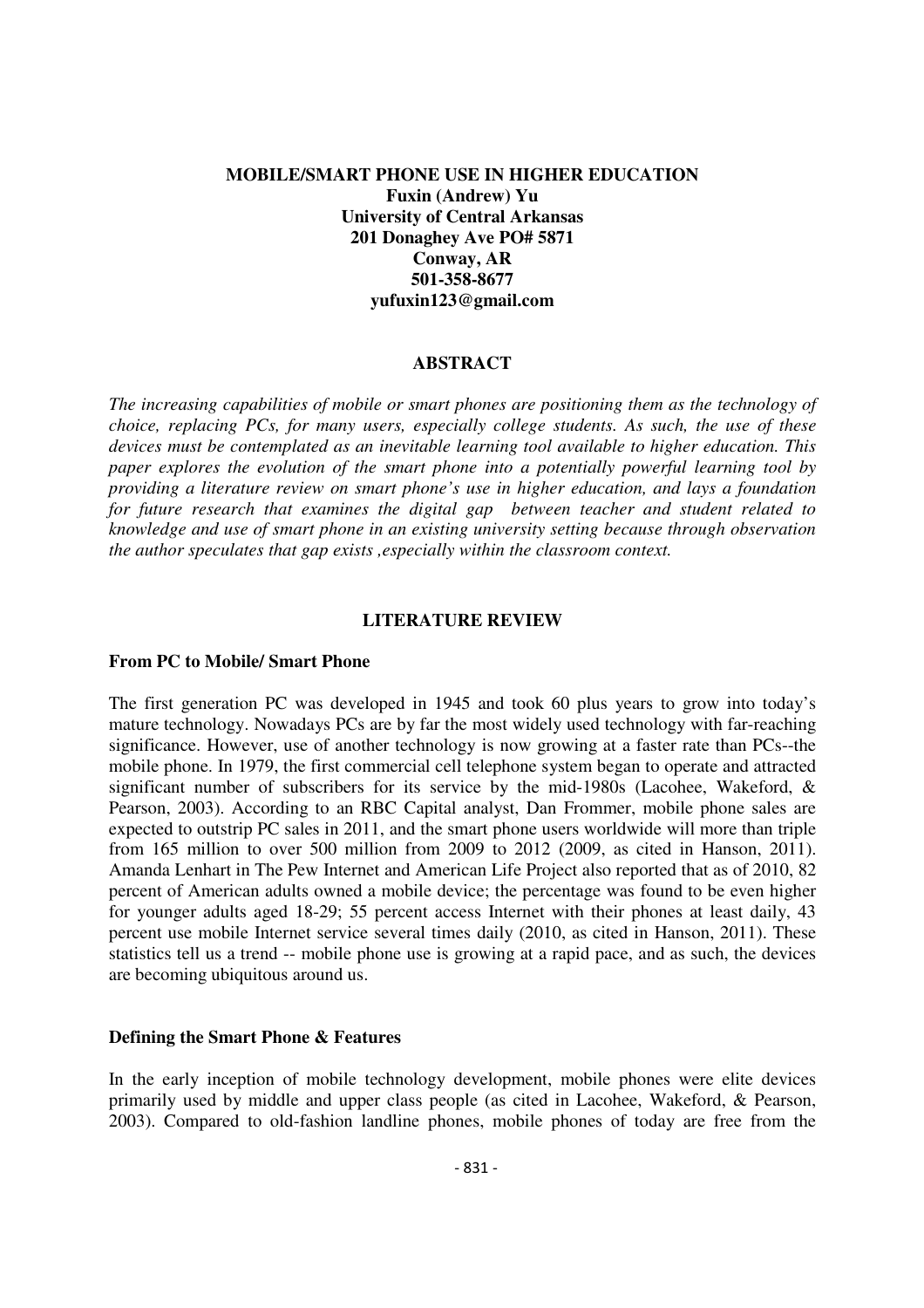constraints of location specificity, apart from the basic capability of communication (Lacohee, Wakeford, & Pearson, 2003). As mobile phones evolve, more and more features have been added, such as full color screen, texting function, mp3 function, and embedded camera, etc. According to the research done by Caverly, Ward, and Caverly, mobile phones have replaced computers as the primary wireless Internet access portal for Hispanic American (68%), and African American (65%), far beyond White (33%), whom prefer to use laptops (Caverly, Ward & Caverly, 2009). It was projected by Anderson and Rainie that by 2020 mobile phones would become primary means for the Internet access (Caverly, Ward & Caverly, 2009).

The trend of existing mobile phone's development is that they are getting smarter (hence the nickname ― smart phone) and more user-friendly. In *Defining the Smartphone*, Litchfield (2010) examined the top five most accepted definitions of smart phone, and concluded that there was no single, accepted definition. Due to the constantly evolving nature of mobile phone technology, the line between "smart" and "dumb" phones is unclear. Actually, even "dumb" phones can have some "smart" phones' features, such as a touch screen and a proper operating system. At the conclusion of his research, Litchfield offered the definition of smart phone in 2010 as a phone that "runs an open operating system and is permanently connected to the Internet" (Litchfield, 2010).

However, it is important to know the "smart features" on smart phone nowadays. Today's smart phones, just like PCs, also incorporate operating systems which allow the add-on applications (or software) to run on top. The hundreds and thousands of applications, which operate as software in PCs and allow users to do what they want, are the core sources of facilitation and convenience for people's lives. Customized to its owner, every smart phone has different interface and applications to adapt to its owner's needs. They also have constantly evolving computing power and capabilities as opposed to old "feature phone". Also today's smart phone has constant internet connectivity allowing users to stay informed and to have unlimited services available at their fingertips. The QWERTY keyboard, either physically or virtually available on smart phones, also makes typing as easy as on a PC. Finally, all smart phones on the market have touch screen now. Needless to say, smart phone has basic functions as feature phone has, such as phone call, text messaging, and camera. All these current features are allowing smart phones to have the same capabilities as computers but with the added bonus of mobility.

# **Smart Phones Changing College Student Lives**

Smart phone technology, with its pervasive acceptance and powerful functionality, is inevitably changing peoples' behaviors. Young adults are especially dependent on smart phones today. A survey conducted by CourseSmart, the world's largest provider of eTextbooks and digital course materials, found that college students can't go long without checking their digital devices, including smart phones, laptops and more (CourseSmart, 2011). It's very common to see college students checking email, Facebook, Twitter, or other social network sites using smart phones with their constant web connection feature nowadays. According to the infographic research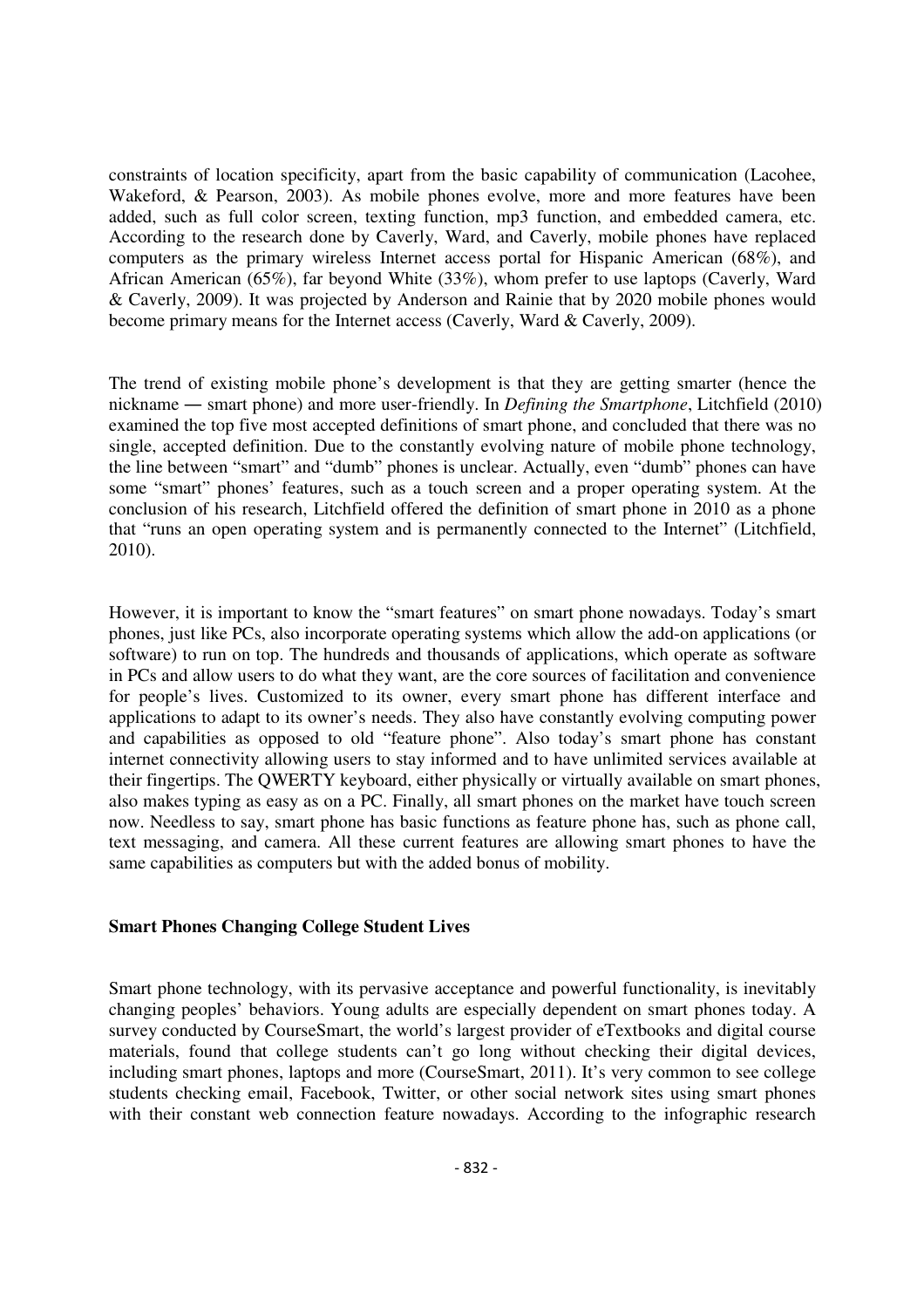done by HackCollege.com, 57 percent of college students use smart phones, 60 percent feel addicted to their phone, 75 percent sleep next to their phones, 88 percent texted in class before, 97 percent who have smart phones use them for social networking, and 40 percent used smart phones to study before test (as cited in Alexander, 2011).

Text messaging plays an important role in college student's life, too. A survey conducted at the University of Colorado and several other universities in 2010 found that text messaging and emailing are two of the most commonly used functions on smart phones among college students, followed by reading news, watching videso and reading books (Dean, 2010). With more and more functionalities added to smart phones nowadays, voice call, which is the oldest functionality of mobile phones, is becoming relatively less significant and less used. When both calling and messaging options are available, people prefer to send text messages today. Turkle's (2011) book, *Alone Together,* perfectly explains the psychology behind this social phenomenon. It explains that people like text messaging more because they feel phone calls are ―intrusive, and they have more contemplation when replying to a text message and more freedom to choose to reply or not to a message they receive (Turkle, 2011). Other research conducted at University of Brighton in the United Kingdom shows text messaging also has the potential to aid high school graduates in making a smooth transition from high school to college. The University of Brighton uses a desktop computer application called *student messenger* which allows professors and administrators to send text messages, such as reminders, due dates, meeting times, etc., directly to freshmen. The students who used this system gave overall positive feedback because they said it gave them a sense of ― belonging and also made them feel they would do better academically (Harley, Winn, Pemberton, &Wilcox, 2007).

## **Mobile Computing/Smart Phones Driving Changes at College and in the Classroom**

Meanwhile, some colleges sense this new technology evolution, and are striving to go mobile in order to accommodate their students' adoption of new technology. Until now, many colleges and universities have their own mobile applications, on which students can access basic campus information through their smart phones. Ryerson University, a Canadian university with 25,000 student base, started to offer a mobile library service in 2008. A modified smart phone friendly site version from their main library web site was created. The mobile library website allowed students to look up library hours, workshops schedules, and basic library contact information. In 2009, according to the research about Ryerson University students' experience and expectancy with their mobile library site, "searching for articles, reading eBooks, checking out books, and contacting librarian/getting research help" were students' top future request. However, the study found that it is unlikely to provide a large scale of library scholarly research through mobile devices (Wilson & McCarthy, 2010).

Given the situation of prevalent smart phone usage among college students and universities' gradual embrace on mobile campus, it is reasonable to consider how smart phone might be taken advantage for college students' learning too. In fact, smart phones have a huge potential to be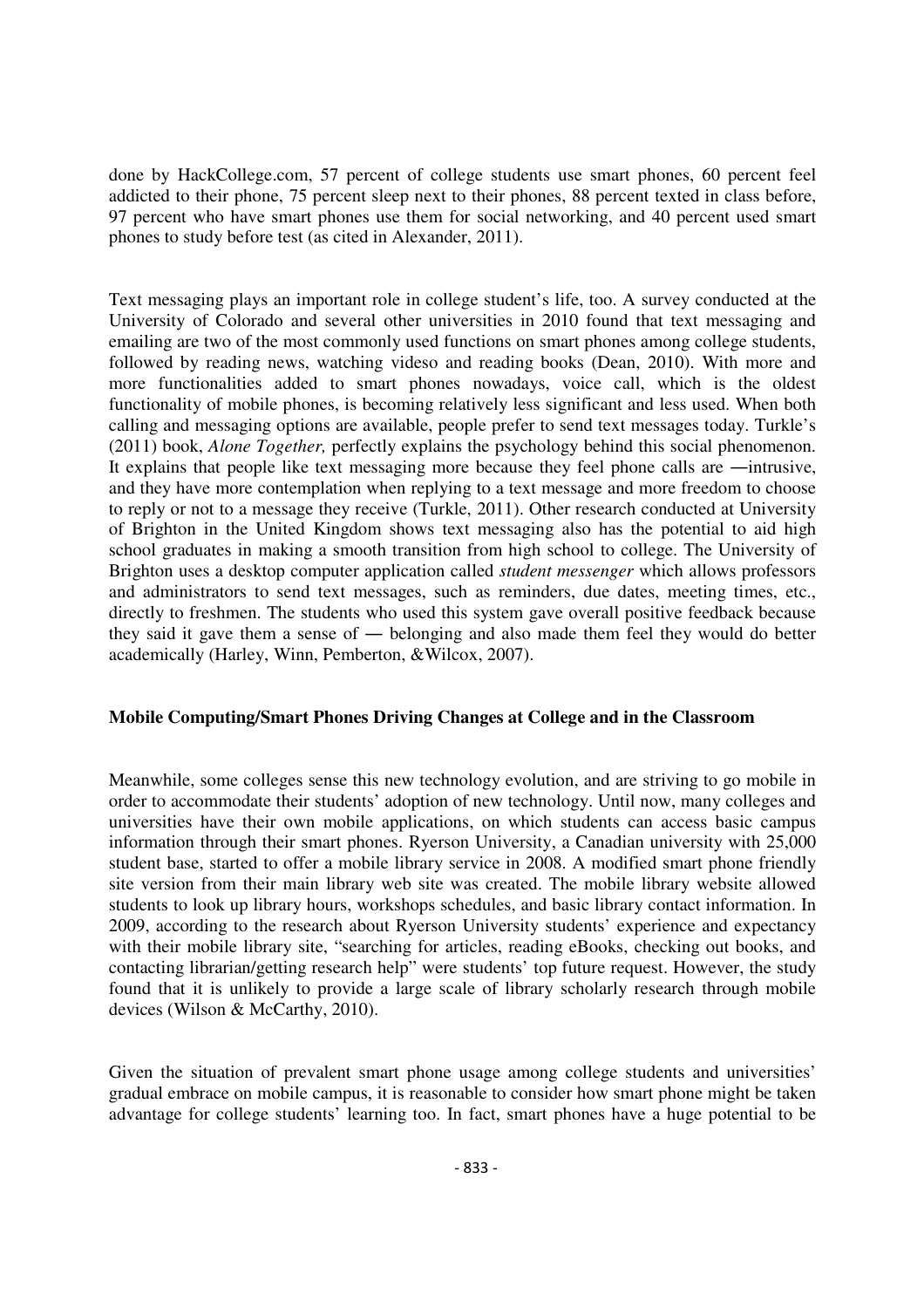used as learning tool in higher education. Currently, smart phones are being used for education in three major ways. First, the Web browser embedded smart phones links to great wealth of material. Second, inexpensive but useful applications within smart phones are being utilized for different purposes. Third, two-dimensional barcode labels on object can be scanned by smart phones and direct to information regarding that object. Williams and Pence's literature review (2011) indicates smart phones as a powerful tool are already being used in chemistry classroom. The American Chemical Society iPhone app allows users to search over 850,000 scientific research articles. Chemical data tables are present either related to the elements or compounds on smart phone apps. 3D visualization of biomolecules is also possible on smart phone, provided by RCSB Protein Data Bank. In addition to these specific apps for chemistry, many apps could be generally used in any classroom, which allows teachers to link "pictures of their students with class rosters, logging observed data, capturing notes from a whiteboard, scanning documents", or do concept mapping with smart phones.

The two-dimensional barcode technology in smart phones is a popular use for education, and it is a subcategory under Augmented Reality technology. Augmented Reality means "combination of digital information with images from the real world", which branches into markerless and markered augmented reality. "Markerless augmented reality adds digital information to the image on a cell phone camera based on the global positioning system (GPS) location; markered augmented reality uses a physical reference point, such as a two-dimensional barcode to connect a cell phone to information". Some common formats of 2D barcode include Quick Response (QR) code, Microsoft tag, and Scanlife code, and by far the most popular one is QR code. The objects with 2D barcodes are called "smart objects", and those barcodes are converted from URL (uniform resource locator). The label with 2D barcode on object, such as a bottle of chemicals, can be scanned by smart phone and direct to a Web site related to that object. A barcode on a physical object makes the object clickable to a smart phone" just like hyperlinking on a general Web page. One practical use example of this barcode in chemistry classroom would be an instrument with those barcodes on, which connect users to correct operating instructions (Williams & Pence, 2011).

## **A Closer Look at Mobile Learning**

The literature tells us that, in general, modern technology-aided learning is found in three stages ranging from conventional e-learning to m-learning to context-aware u-learning (Liu & Hwang, 2010). Conventional e-learning refers to using computer and the Internet for learning. This is where computer plays a vital role in modern education and pedagogy. M-learning (or mobilelearning) is realized with mobile devices and wireless communication. Context-aware u-learning (or ubiquitous-learning) requires mobile devices equipped with sensor technology and wireless communication (Liu & Hwang, 2009). Context-aware u-learning could be classified under mlearning actually because as more smart phones enable sensor technology, m-learning will become indistinguishable from context-aware u-learning.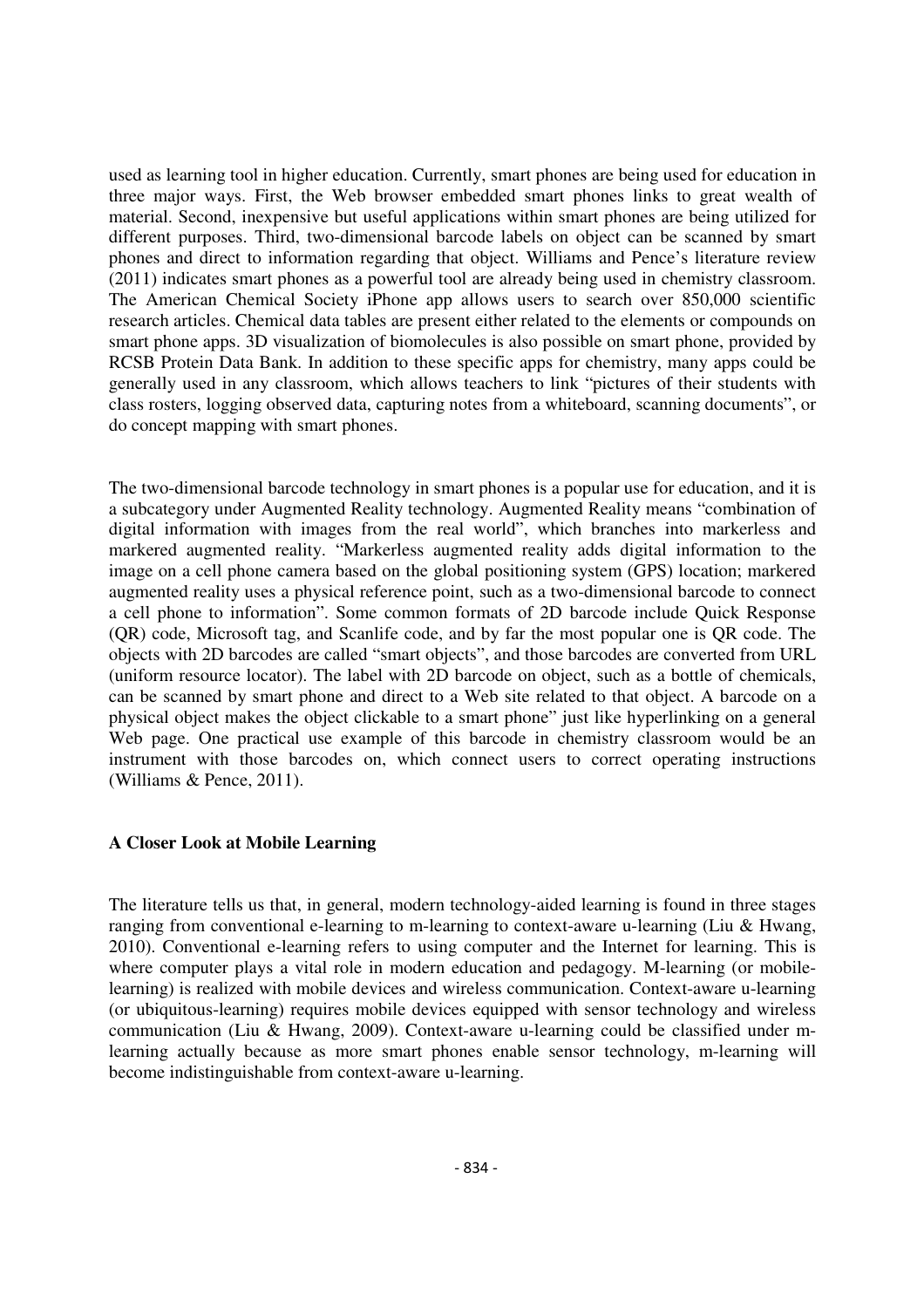By definition, mobile-learning (m-learning) is learning using wireless devices that can be used wherever the learner's device can receive unbroken transmission signals. The mobile devices include not only smart phones but also devices like mobile tablets and personal digital aids (PDAs). The definition for m-learning contains three key components – mobility of technology, mobility of learners, and mobility of learning processes. Mobility of technology refers to the mobile nature of installed hardware and software that enable constant wireless Internet connection. Mobility of learners means learners are no longer physically attached to one or several learning sites, and they can be mobile and learn at the same time as long as the mobile devices are around. Finally, mobility of learning is the result of mobility of both the technology and learners (El-Hussein & Cronje, 2010).

According to the review of mobile learning by Goh and Kinshuk (2006), generally research in mobile learning can be grouped into these categories – games and competition in learning, classroom learning, laboratories learning, field trip learning, distance learning, informal learning, pedagogical and learning theory, learning and teaching support, mobile learning architecture, and mobile evaluation, requirements, and human interface. One example with regard to games and competition in learning is young people using phone-based games improves their spelling and reading and mathematics skills. Classroom learning "uses mobile devices in the laboratory environment to support individual learning as well as collaborative learning". One example of classroom learning would be using mobile smart phones to brainstorm, take quizzes, and vote. Laboratory learning is similar to classroom learning but has data acquisition as extra function. One example here is doing hands-on scientific experimentation with "PDAs to control a robot in a maze to facilitate programming and algorithm development", and learners' experiences are enriched because they are closer to the real activities. Field trip learning is enabled with mobile devices' mobility outside the classroom. One research example done by Chen, Kao & Sheu (as cited in Goh and Kinshuk, 2006) is a mobile learning system developed for bird watching based on a scaffolding concept, which showed improved learning for children. Distance learning uses mobile devices to support synchronous and asynchronous learning. One example here would be use "videophone to deliver home education for students with severe physical impairment". Informal learning is enabled with context aware technologies. The setting of informal learning can include gallery, garden, aquarium, museum, and etc. One example would be a tour guide system developed by Chou, Lee, Lee, and Chang (as cited in Goh and Kinshuk, 2006) for mobile learning in a museum, and the system is intended for both individual and group visitors. In the pedagogical and learning theory category, researchers explore varied theory of using mobile devices for educational purposes, which is also the most important aspect of mobile learning. Vavoula, Lefrere, O'Malley, Sharples, and Taylor (as cited in Goh and Kinshuk, 2006) suggested 10 pedagogical guidelines for teachers and educators if they want to use mobile learning technologies. The guidelines are a list of dos and don'ts, which include costs, usability, choice of technology, roles, equipment management, support for teachers, administration, collaboration, services and applications, and security and privacy. Learning and teaching support category "uses mobile devices to supplement learning and formal teaching". One example is that through a collaborative note taking system on mobile smart phones, students can share their notes with others. Mobile learning architecture mainly focuses on architecture issues in develop mobile learning systems. Context-awareness architecture for mobile learning could be one example. Finally, mobile evaluation, requirements, and human interface primarily look into human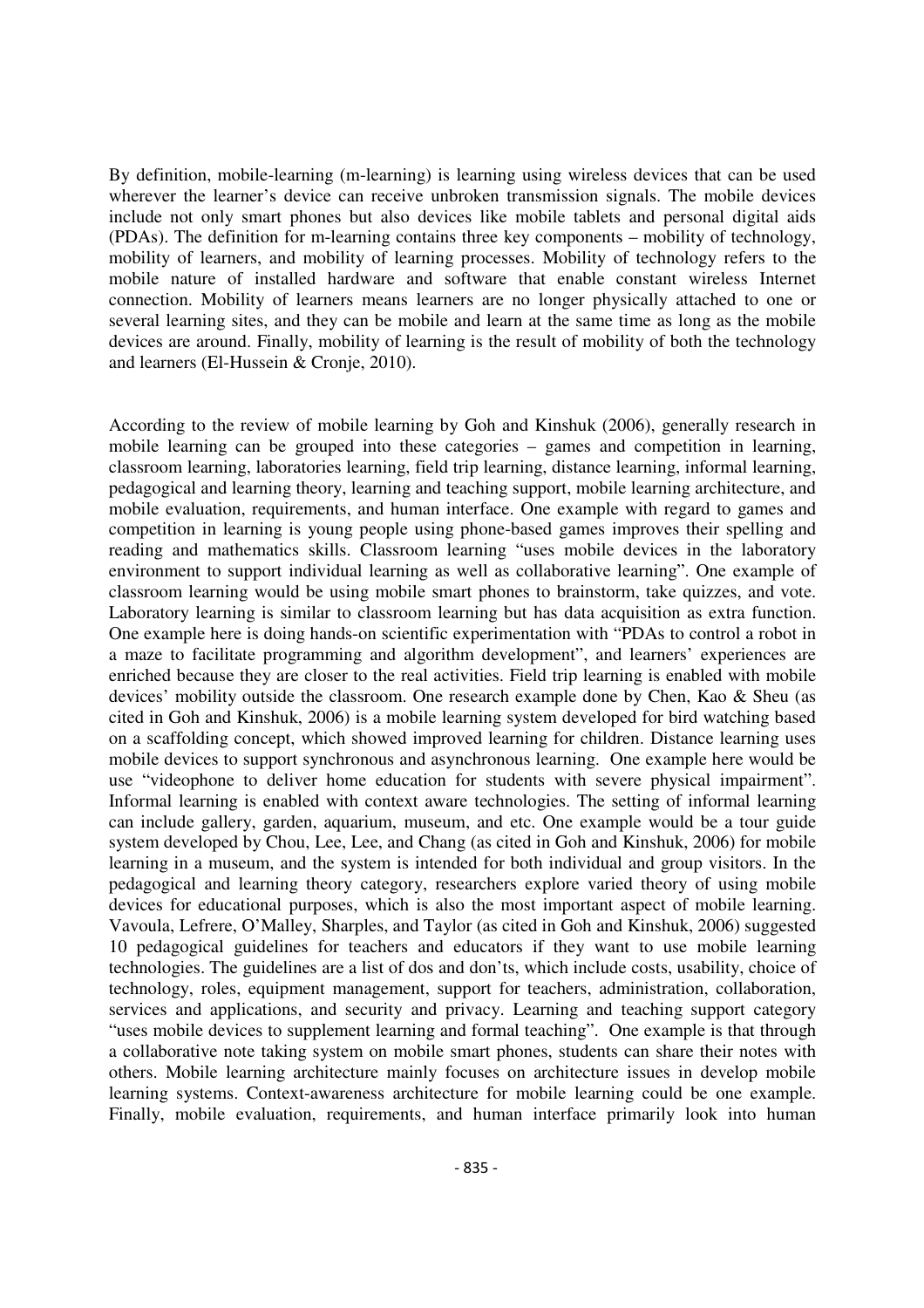computer interface issues. One research done by Houser and Thornton (as cited in Goh and Kinshuk, 2006) under this category is evaluating the typing speed of mobile devices, and they found that Japanese students were able to take notes in Japanese on their mobile smart phones, but needed some training to do same things in English.

Note the difference between m-learning and traditional classroom lecture-form learning. Mlearning is learner-centric learning as opposed to classroom lecture-form learning which is teacher-centric. The traditional forms of learning requires learners to be present in one fixed location, where with m-learning students can be anywhere as long as there is internet connectivity. The advantages of m-learning are obvious. Conventional e-learning enables learners from a distance with a PC and internet connection so that they can learn and interact with others online. However, the size and weight of PCs is a limitation because learning process is tied to computers' locations. Mobile phones solve this problem and promote ―learning anytime and everywherel as was touted at *MLearning 2004*, an international conference on mobile learning (El-Hussein & Cronje, 2010). If m-learning could be achieved via the use of smart phone on college campuses, students would most probably see it as a great advantage.

Web 2.0 technologies such as blogs, wikis, and interactive websites have ushered in a whole new era of information sharing and collaboration. This notion of sharing and collaboration could be furthered when applied in an m-learning context. Learning is more effective and efficient if learners can collaborate rather than remain in isolation. There are also a growing number of mobile applications that are learning- focused. One example of such an application involves a college professor posting an article assignment online. Once the article & assignment is posted all the professor's students can get a notification about that post from a specifically designed learning application which will redirect and open up the article via their smart phones. Students are then free to read the article whenever/wherever they want--while they commute, wait in line, or have other free time occasions. They no longer have the constraint of reading from their PCs. Following the reading of the article, the students can post questions, engage in discussions, and possibly post answers to questions via the same application. In this way students are always connected and updated throughout the learning process.

Another advantage of m-learning technologies over conventional e-learning is the ability to incorporate context-awareness. Context awareness involves having sensors in smart phones that are capable of detecting the student learning behaviors in the real world and then stimulates more adaptive learning activities (Hwang, Wu & Chen, 2007). In order to better understand the power of sensor enabled m-learning, Liu and Hwang (2010) designed a case to show the learning conditions. A butterfly garden with host plants labeled with different RFID tags was constructed. Students then moved around the garden and scanned the RFID tags on the plants with their senor-enabled smart phones. The smart phones would detect students' location, recognize the RFID information, and then conducted an assessment about the plant to evaluate the students' learning. Specifically, students were asked to identify some features of the plant and the shape of the leaves for instance. If students answered incorrectly, the application would direct them to plants for re-examination (Liu & Hwang, 2010).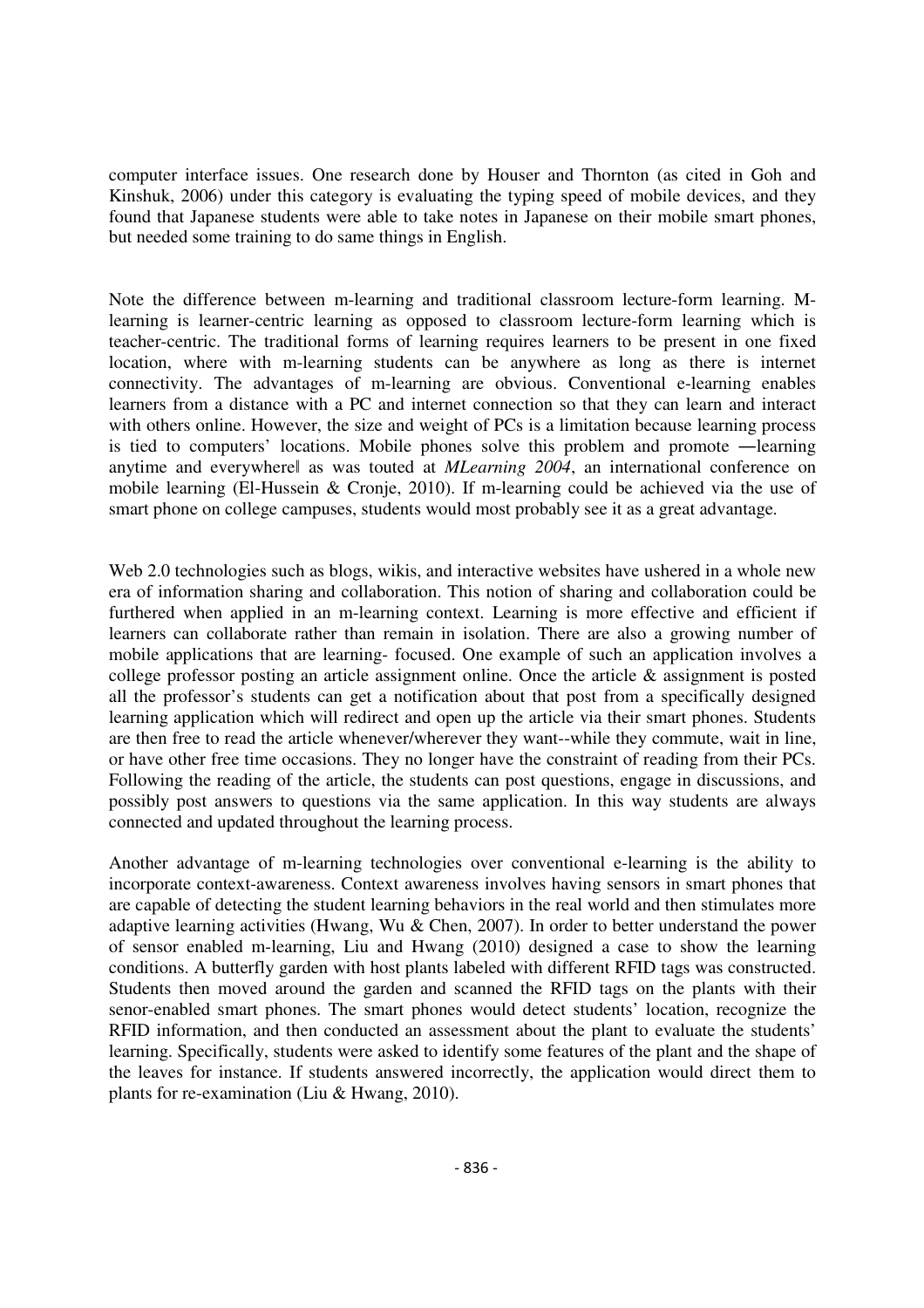### **Hesitance to Use Mobile/Smart Phones in Colleges & Classrooms**

Unfortunately, smart phones with their many existing features and future potential uses, are not currently widely accepted nor and utilized in colleges/universities. One reason is that the technology and applications are not fully ripe yet. Researcher Motiwalla ( as cited in Wang, Wu, & Wang, 2009) claims that learning on mobile smart phones can never replace classroom or conventional e-learning methods, and learning with mobile could only be complementary to traditional learning and e-learning. In Siau, Lim and Shen's research (as cited in Wang, Wu, & Wang, 2009), they collectively conclude some mobile devices' current technological limitations for leaning – small screens and small multifunction key pads, less computational power, limited memory and disk capacity, shorter batter life, complicated text input mechanisms, higher risk of data storage and transaction errors, lower display resolution, less surfability, unfriendly userinterfaces, and graphical limitations.

Another reason is that people's resistance to adopting learning with mobile smart phones. When investigating the factors that affect people's behavior intention to adopt leaning with smart phones, Wang, Wu and Wang (2009) found following determinants – performance expectancy, effort expectancy, social influence, perceived playfulness, and self-management of learning, are collectively significant. Among these, performance expectancy, which refers to users' perceived benefit of learning with mobile for themselves, was the strongest determinant of behavioral intention to use smart phones for learning. Effort expectancy means the degree of easiness using smart phones for learning as perceived by users. Social influence refers to the extent to which a person thinks other people believe that person should adopt learning with mobile. Perceived playfulness refers to how much of playfulness a person can get out of using mobile smart phone for learning. "Self-management of learning is defined as the extent to which an individual feels he or she is self-disciplined and can engage in autonomous learning" (Wang, Wu, & Wang, 2009).

Today's younger generation has grown up with electronics and technologies surrounding them and has significant exposure to digital devices such as smart phones, while many professors do not. Michael Evan (2009) points out in his paper that this younger generation of students is referred to as *digital natives* by Prensky, which contrasts with their teachers and parents who are referred to as *digital immigrants*. It is understood that educators are working with students that have —far greater experience, expertise, and comfort levels with mobile, wireless technologies and new digital mediaǁ. Even though it may be impossible for professors/educators in older generations to catch up with the younger generation with regard to experience with new technologies and digital devices, they must still strive to embrace them as powerful new learning tools.

Until now, smart phones have been seen more as a distraction in the classroom rather than a learning tool. If students have phones with them in class, more often than not, they are asked to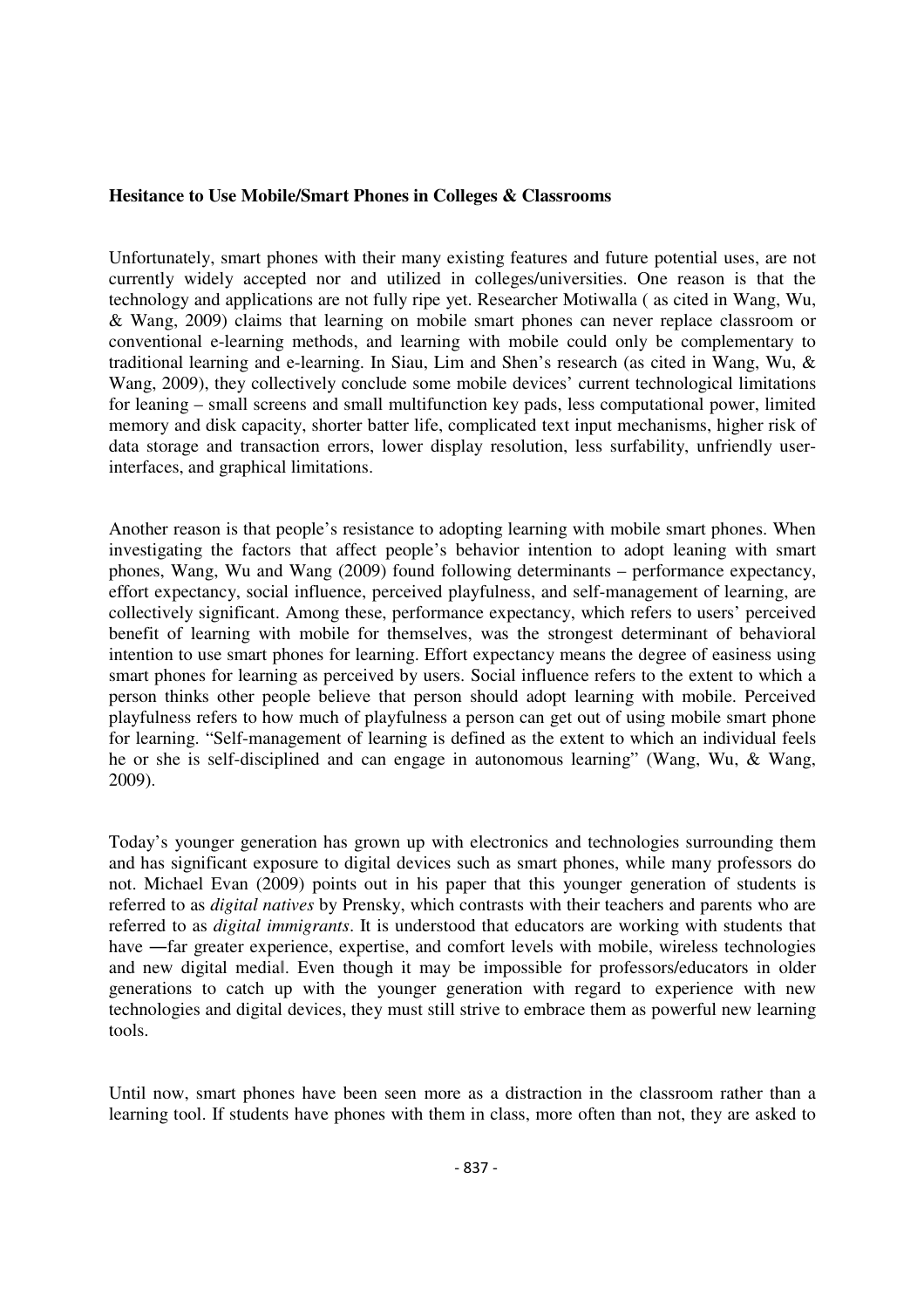put them away or turn them off. The idea that many features of these phones were designed for entertainment and pleasure purposes early on has still not faded away either. Overall, research shows that educators do not have very positive attitudes towards mobile phones as tools for learning in higher education to date. It is true, however, that students' attention in class needs to be managed. Williams and Pence (2011) bring up a good idea to manage students' attention in the long run. They encourage professors and educators to design some portions of classes as ― technology on and other portions as ― technology off (Williams & Pence, 2011).

### **PROPOSED RESEARCH AND METHODOLOGY**

The literature review to date has shown that smart phone technology has unquestioned potential to be used as a learning tool by professors and students alike and in and out of the classroom. Although the research has only begun, we have uncovered many examples of how smart phone technology can be leveraged in the classroom and have uncovered strong evidence that smart phones will be the technology tool of choice in the future. We have also discovered through research and experience that regardless of these facts, there is more than an anecdotal ― gap between professors and students. At this juncture, we propose to investigate that gap in a University context. With the support of our University CIO, we will investigate the  $-$  digital divide between professors and students with regard to smart phones using a survey methodology. In fulfillment of an undergraduate thesis project, we intend to examine a spectrum of issues beginning with smart phone ownership to smart phone knowledge to smart phone use in the classroom. Not only will our research lend to existing theory about the ― gap but it will provide a practical guide for our University as we attempt to develop a new IT strategic plan.

#### **References**

Alexander, A. (2011). *How reliant are college students on smartphones?*. Retrieved from http://ansonalex.com/technology/how-reliant-are-college-students-on-smartphones-infographic/

Caverly, D., Ward, A., & Caverly, M. (2009). Techtalk: mobile learning and access. *Journal of Developmental Education*, *33*(1), 38-39.

CourseSmart. (2011). *Digital dependence of toda'ys college students revealed in new study from coursesmart™*. Retrieved from http://www.reuters.com/article/2011/06/01/idUS141122 01-Jun-2011 PRN20110601

Dean, J. (2010). *Smartphone user survey: a glimpse into the mobile lives of college students*. Retrieved from http://testkitchen.colorado.edu/projects/reports/smartphone/smartphone-survey/